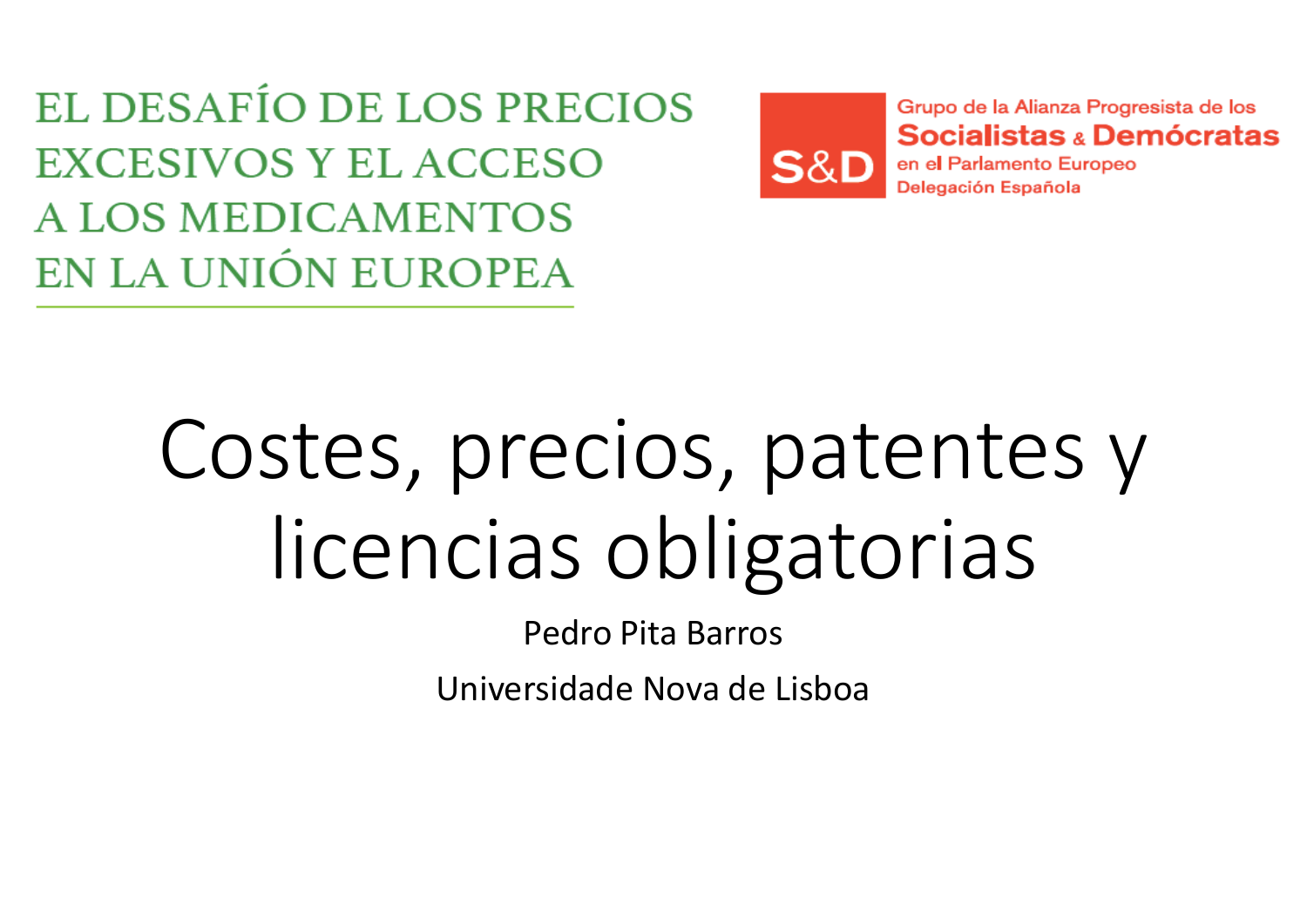# Introduction

- Wide and growing concern with prices of new pharmaceutical products – some estimates for the US state 7 7-10% yearly growth rate in list prices (down from a mean above 10%/year in 2011 2011-2016), 2-5% yearly growth rate on net prices of branded drugs (source: QuintilesIMS)
- More products will arrive in the market until 2021
- EU health ministers have expressed concern about "affordability"
- EU MPs have contributed to this debate, as it is well known
- Companies have reacted, looking for " new pricing models, such as outcomes-based, or value-based contracts"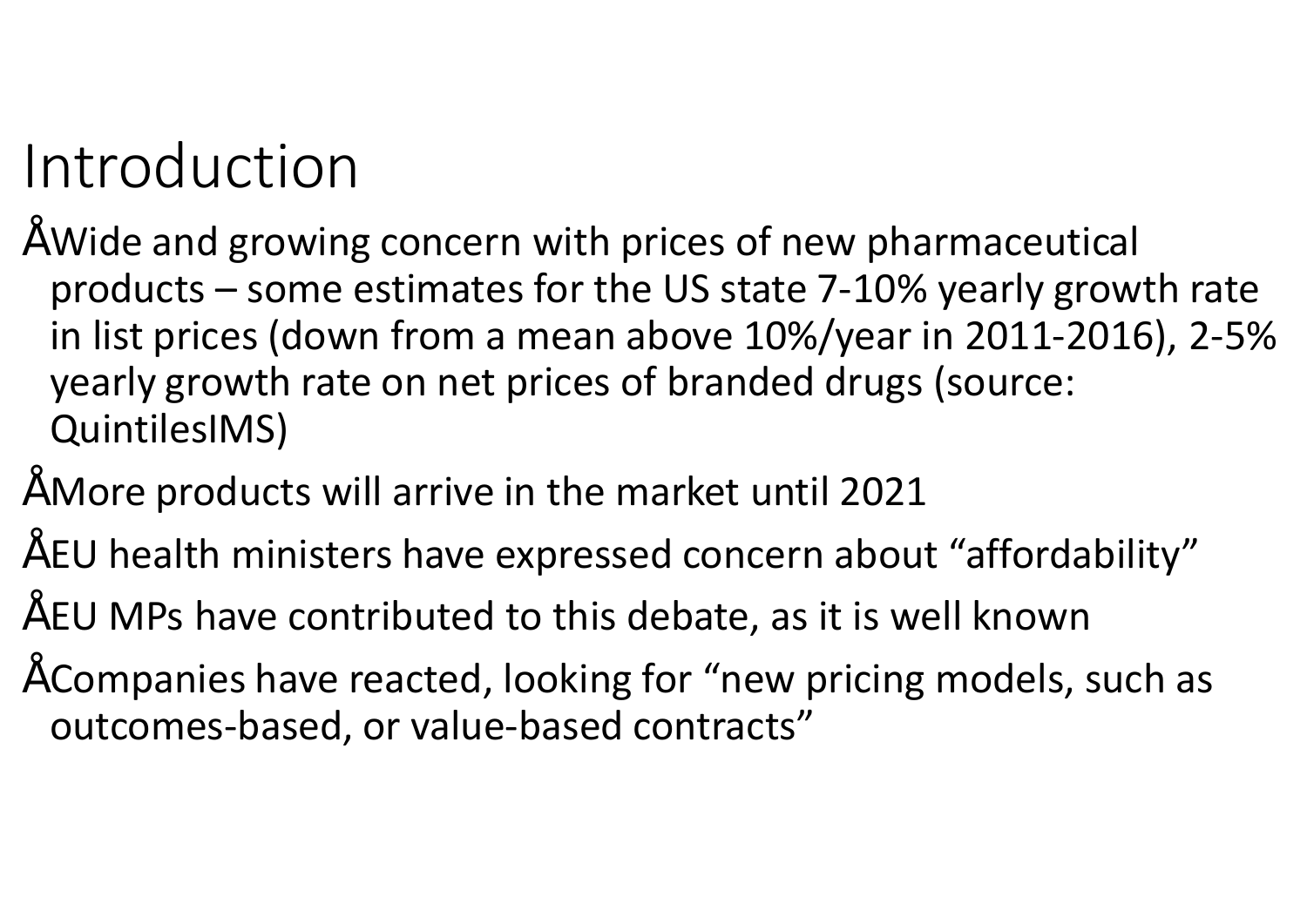# Will these efforts succeed?

- Most likely, NO!
- A question we should ask is whether, or not, proposed "solutions" are addressing the true problem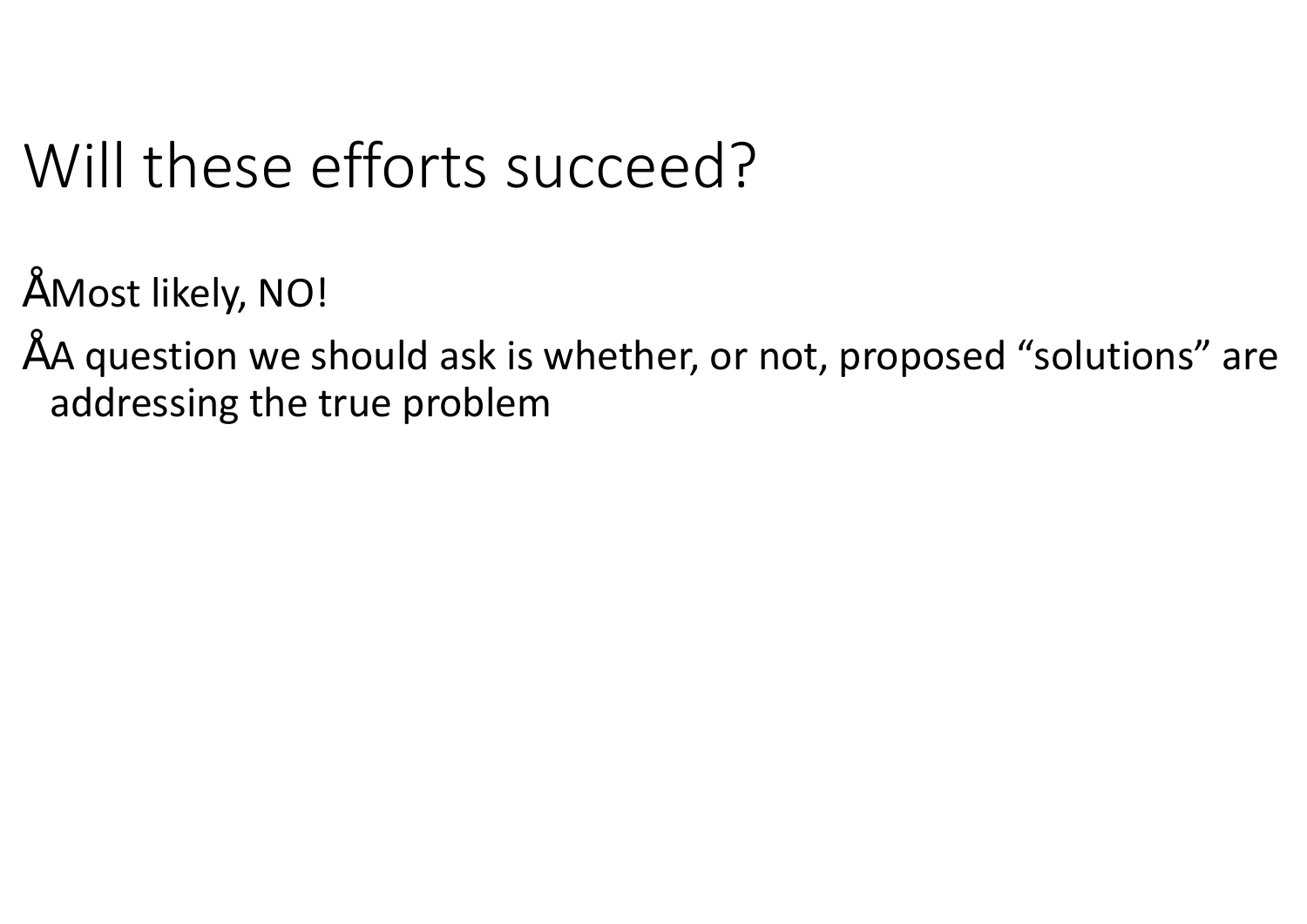## A quick review of the past

- Market economies and decentralized system to promote and to reward innovation have patents has a key feature
- Patents manage a trade-off between monopoly power and incentives for R&D (profits to reward innovation)
- Patents allow for competition for the market (obtaining new products/new processes)
- Patents have limits on market power coming from sensitiveness of consumers to prices Frace of the ex-ante of power and incentives<br>
for R&D (profits to reward innovation)<br>
Fracents allow for competition for the market (obtaining new<br>
products/new processes)<br>
Fracents have limits on market power coming from
- to be obtained and its value for consumers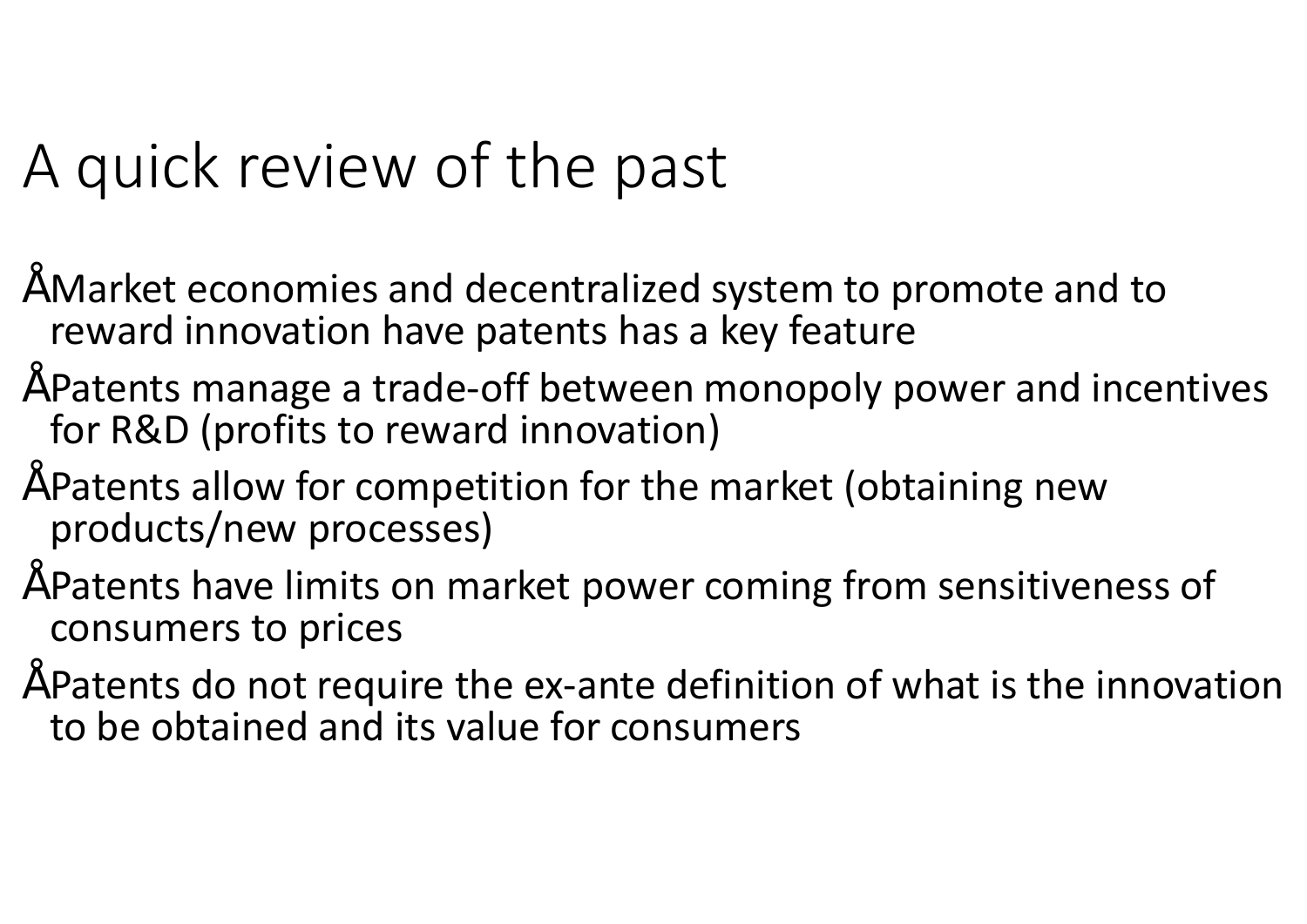## What do health systems bring to change this?

- $\degree$  Health and health protection systems  $-$  universal healthcare coverage as a goal – patients will pay a small fraction of the price, or even zero price
- $\tilde{ }$  Agency relationships doctors acting on behalf of patients are not naturally sensitive to prices
- Health "targets" from neglected areas have been identified
- $\tilde{a}$  Institutional design health technology assessment and economic evaluation to screen products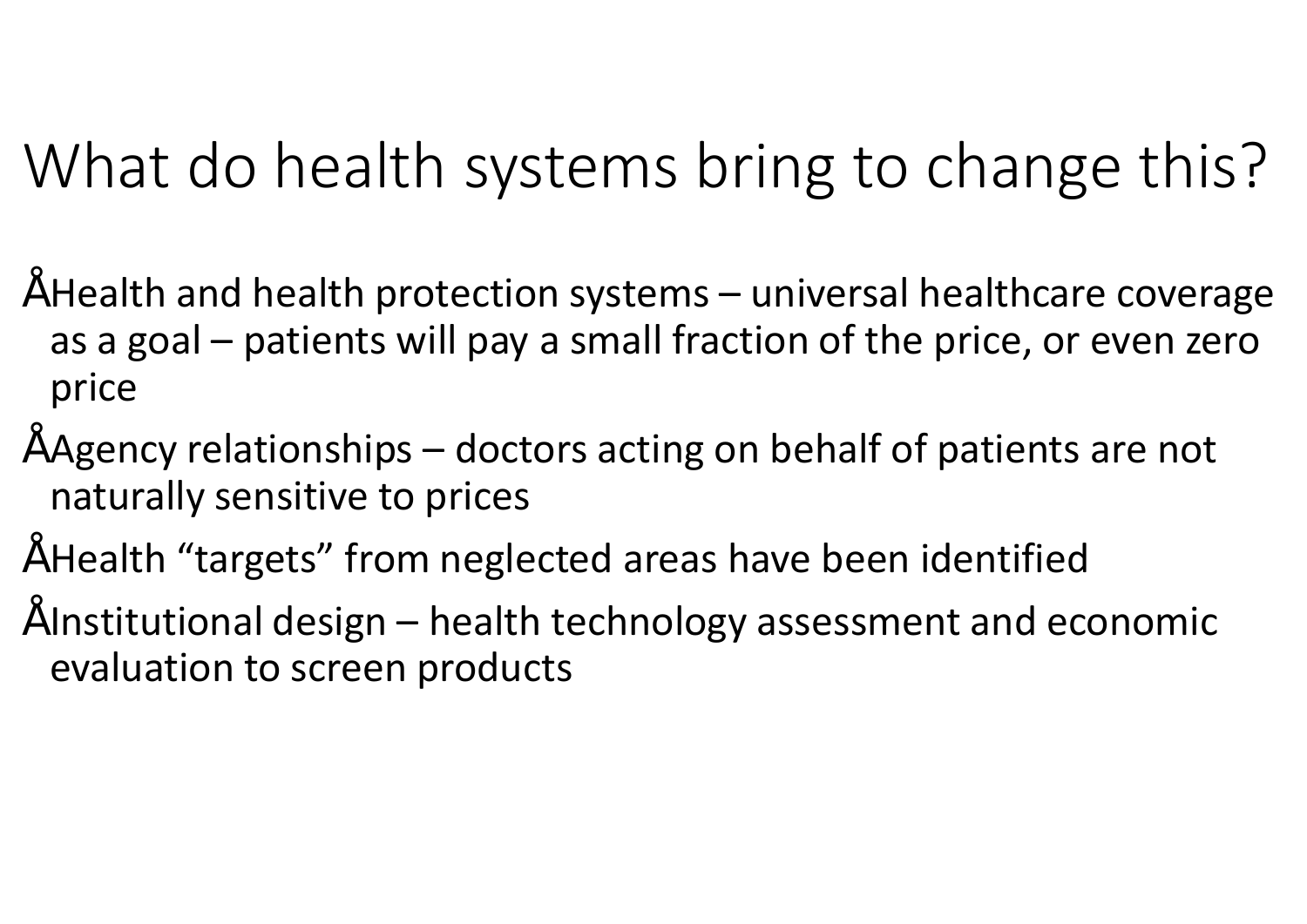- $\tilde{ }$  Lead to "threshold approaches" it is worthwhile to have a new product if Cost/Benefit < K (K=threshold) (or a variant, such as ICER)
- Critical issues: cost for payer/health system is price paid, benefit measured in Quality-Adjusted Life Years and K is value per life year.
- For companies:
- $\tilde{ }$  A price that still keeps cost to payer below the threshold does not affect demand – optimal price: the one that meets the threshold and call it value based price Adjusted Life Years and K is value per life year.<br>s cost to payer below the threshold does not affect<br>ice: the one that meets the threshold and call it value-
	- Increasing measured benefits is a way to implicitly or explicitly increase prices – invest resources in enlarging the scope of benefits to be included
	- This approach hides margins (split of value between who pays and who produces)
	- It avoids the need to know R&D costs (which can be claimed to be driving prices as well)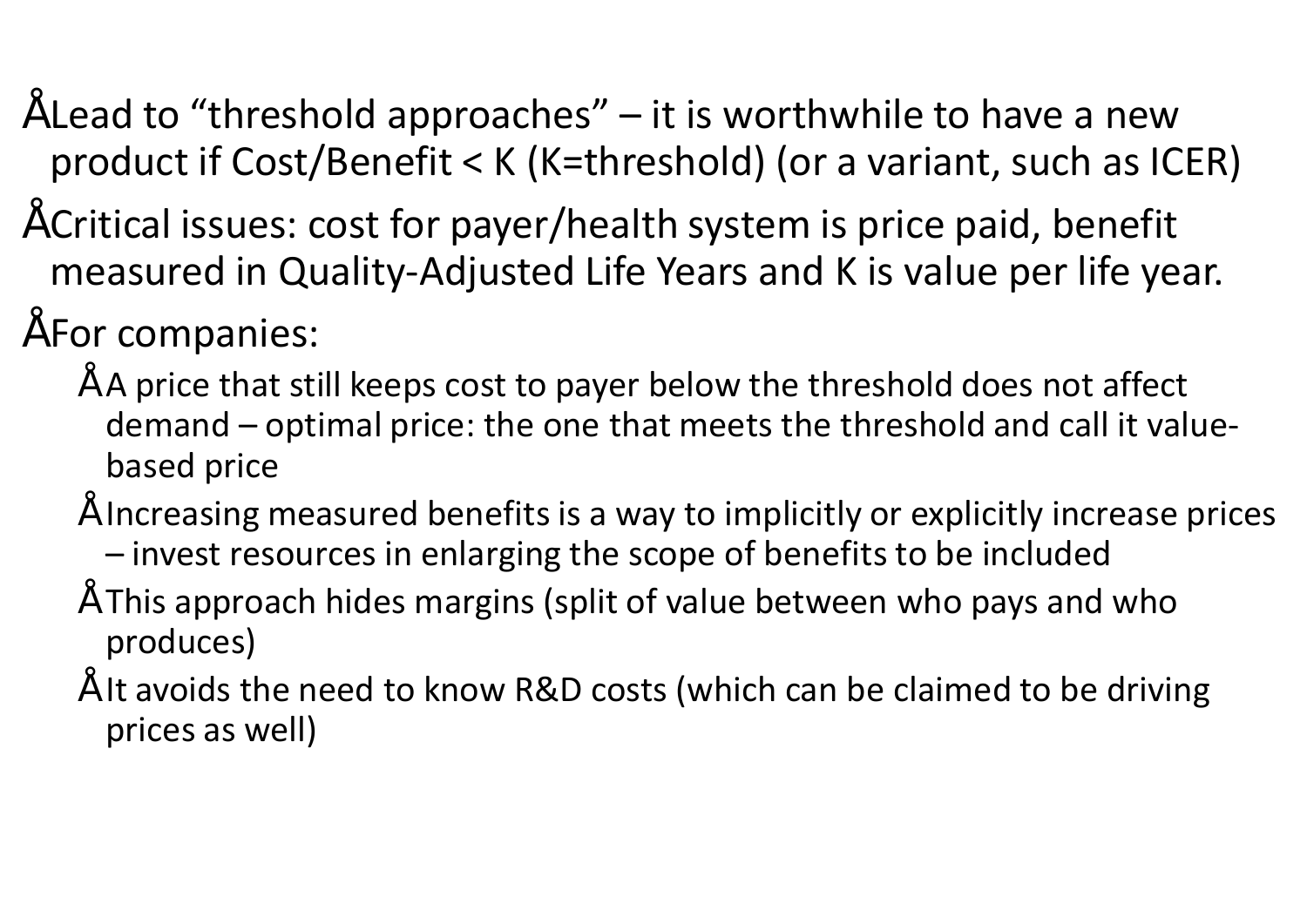- $\tilde{ }$  The main problem is with the institutional design, not with firms that operate under that design
- What is being "explored" as solution?
	- Health care payers obtain "secret" price discounts by direct negotiation (breaking the international reference pricing policies)
	- $\degree$  Claim for differential (tier) pricing price discrimination that can increase efficiency of market allocations, but only under certain conditions (and these do not include free exercise of market power)
	- Better measurement of value of new products
	- Joint procurement by purchasers, in an attempt to gain bargaining power by increasing volume of acquisition (
- None of this addresses the key issue division of value, and "abuse of market power" through use of existing institutional design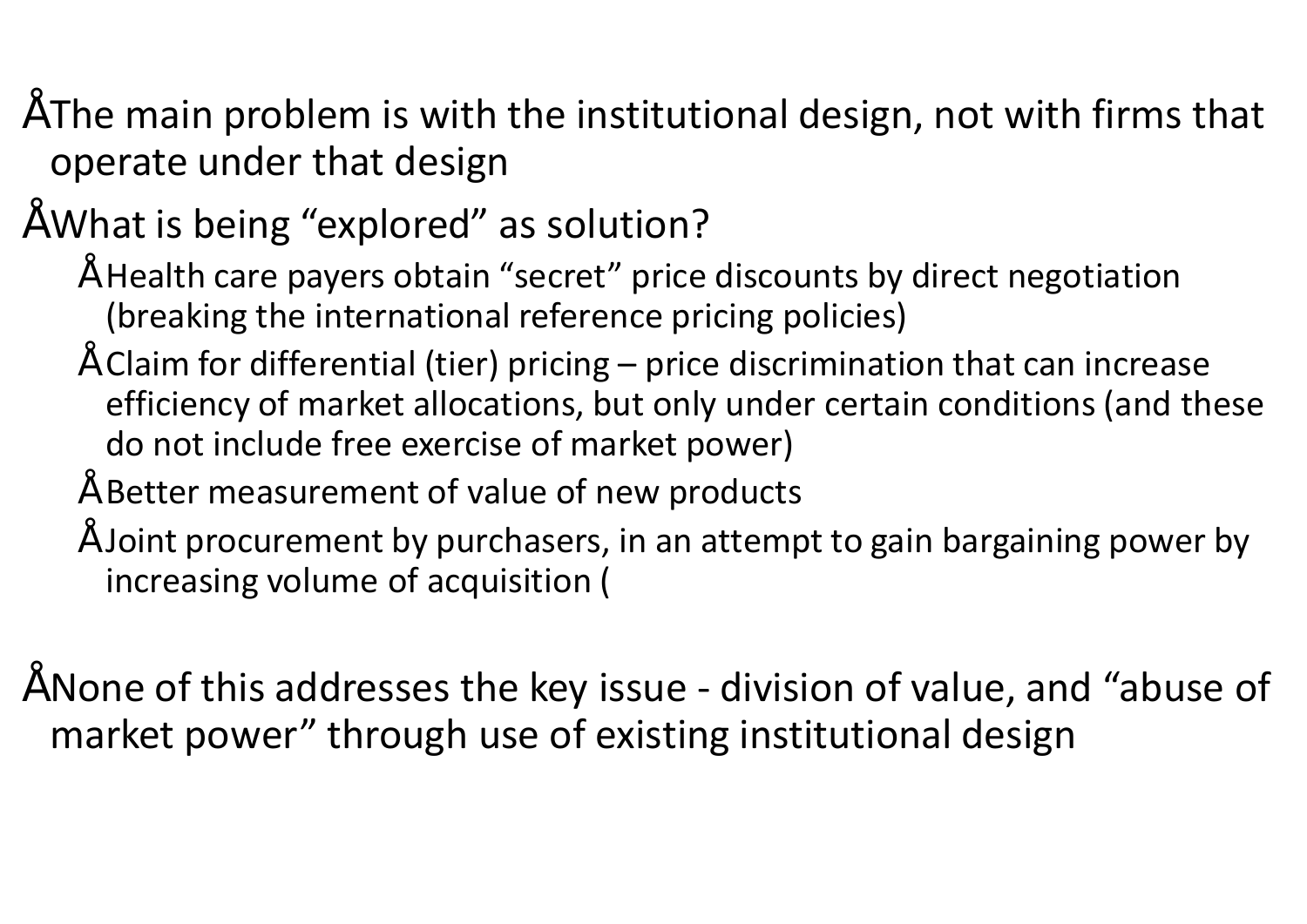#### • "Abuse of market power" concerns are now making its way to policy

- 2014: case of Southeastern Pennsylvania Transportation Authority vs Gilead on pricing – dismissed in 2015. Dec 2015 – US Senate Hatch-Wyden report on pricing
- $\degree$  2015 Pfizer fined by UK's Competition and Markets Authority excessive price and abuse of market power
- $\degree$  May 2017 European Commission opens case against Aspen
- $"$  2017 Maryland law on pharmaceutical price gouging

• A trend is emerging…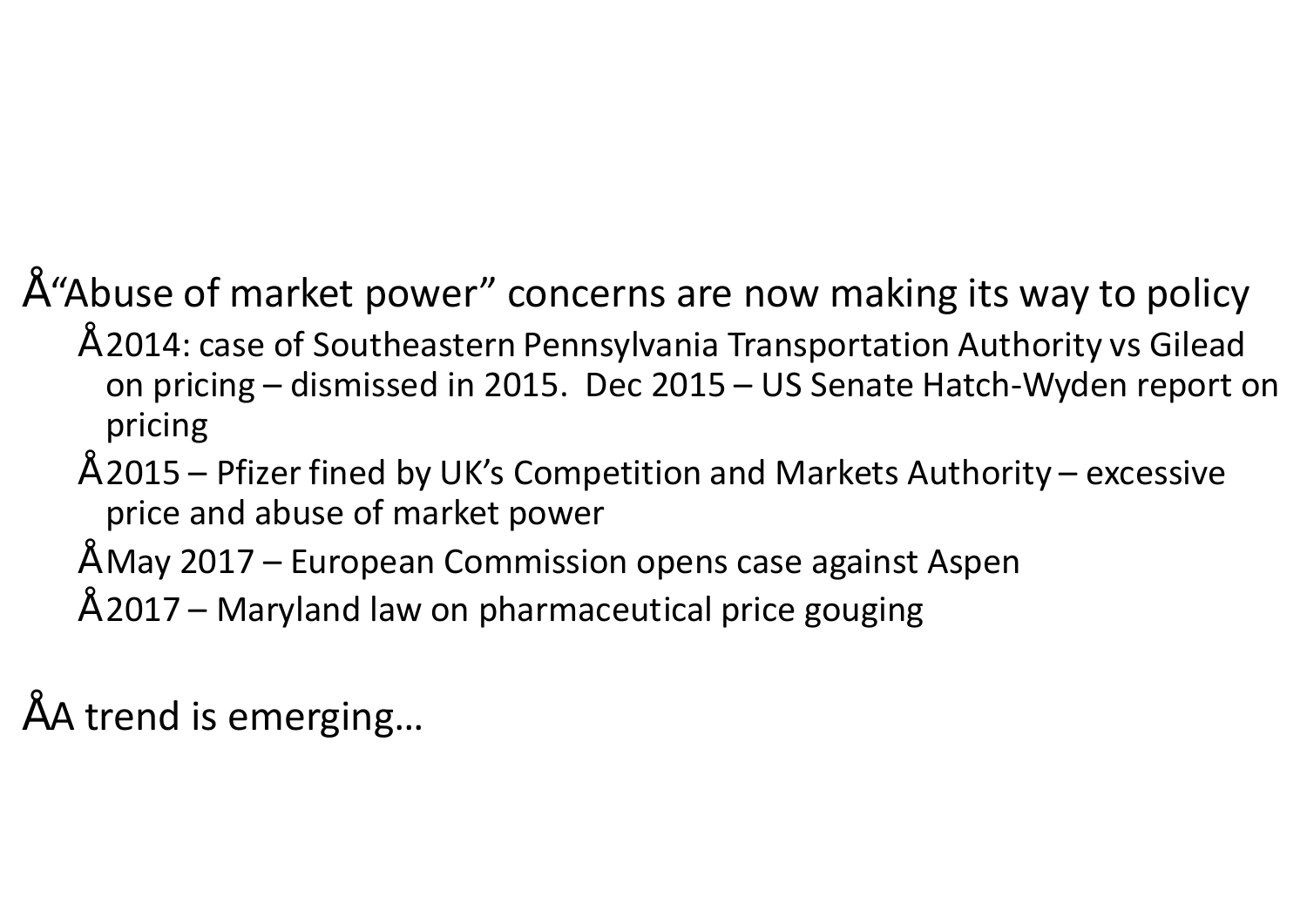# End objective?

- Obtain innovation at "affordable" prices (?)
- $\tilde{ }$  Innovation in identified neglected areas  $-$  think about procurement for innovation, without necessarily giving market power through patents
- $\tilde{ }$  Innovation driven by companies choices  $-$  keep incentives by providing better rewards to better innovations (value-based health care measurements are useful here), without paying for costs only (it will drive costs up to justify prices)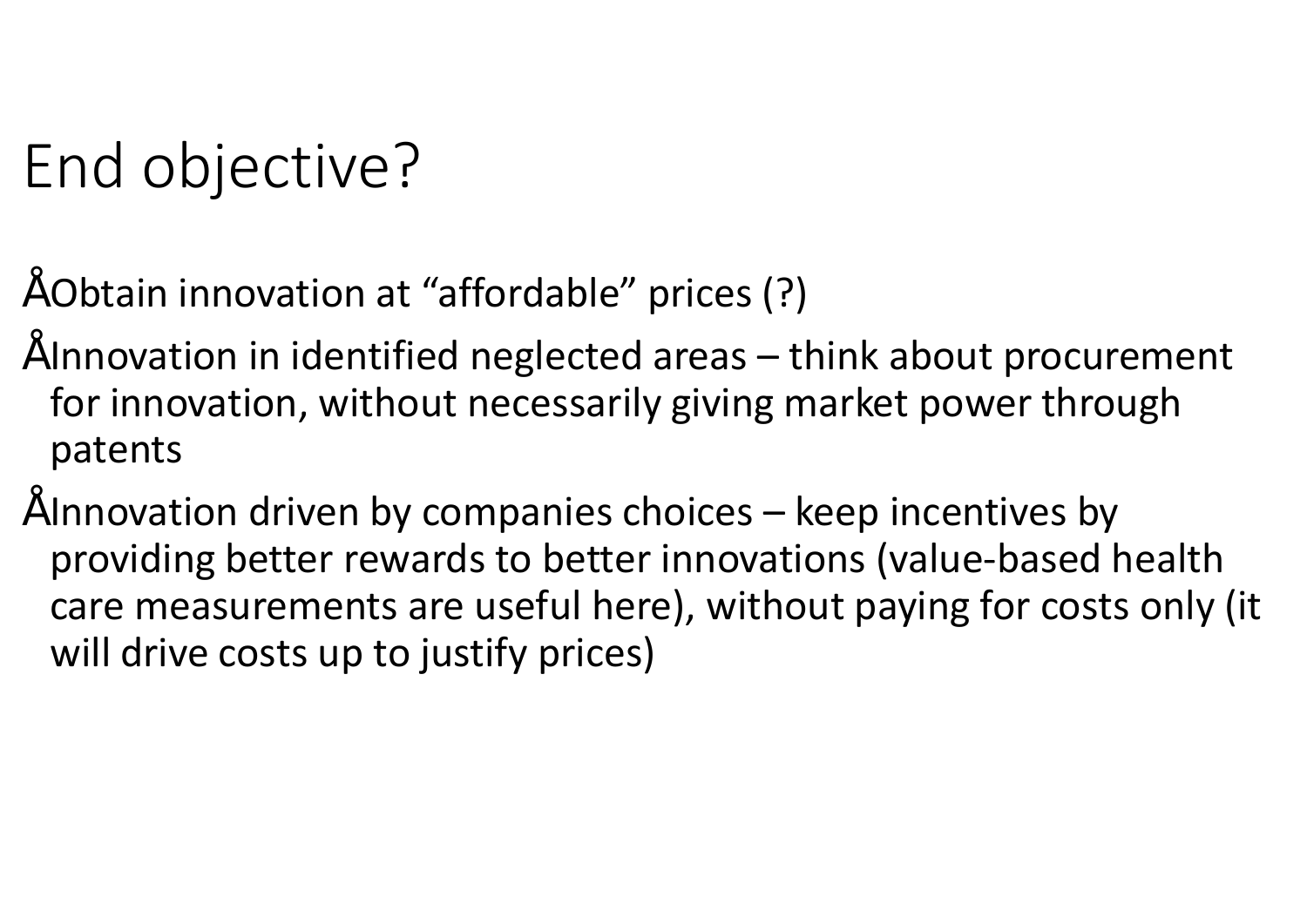## What else can be done?

- Achieve a better balance in value division, by making clear the value created for society – difference between value of drug to payer/society and cost of R&D, production and commercialization (which need to be truthfully disclosed by companies to authorities)
- Assuming that negotiation of prices will remain,
	- Strengthen bargaining power of purchasers by using available instruments, including mandatory licensing due to public health motives
	- Assess which rules actually facilitate high price demands by companies
- Look for different ways to procure targeted innovation
- Recognize the relevance of international coordination in rewarding innovation (balance of "power" and interests across countries matters)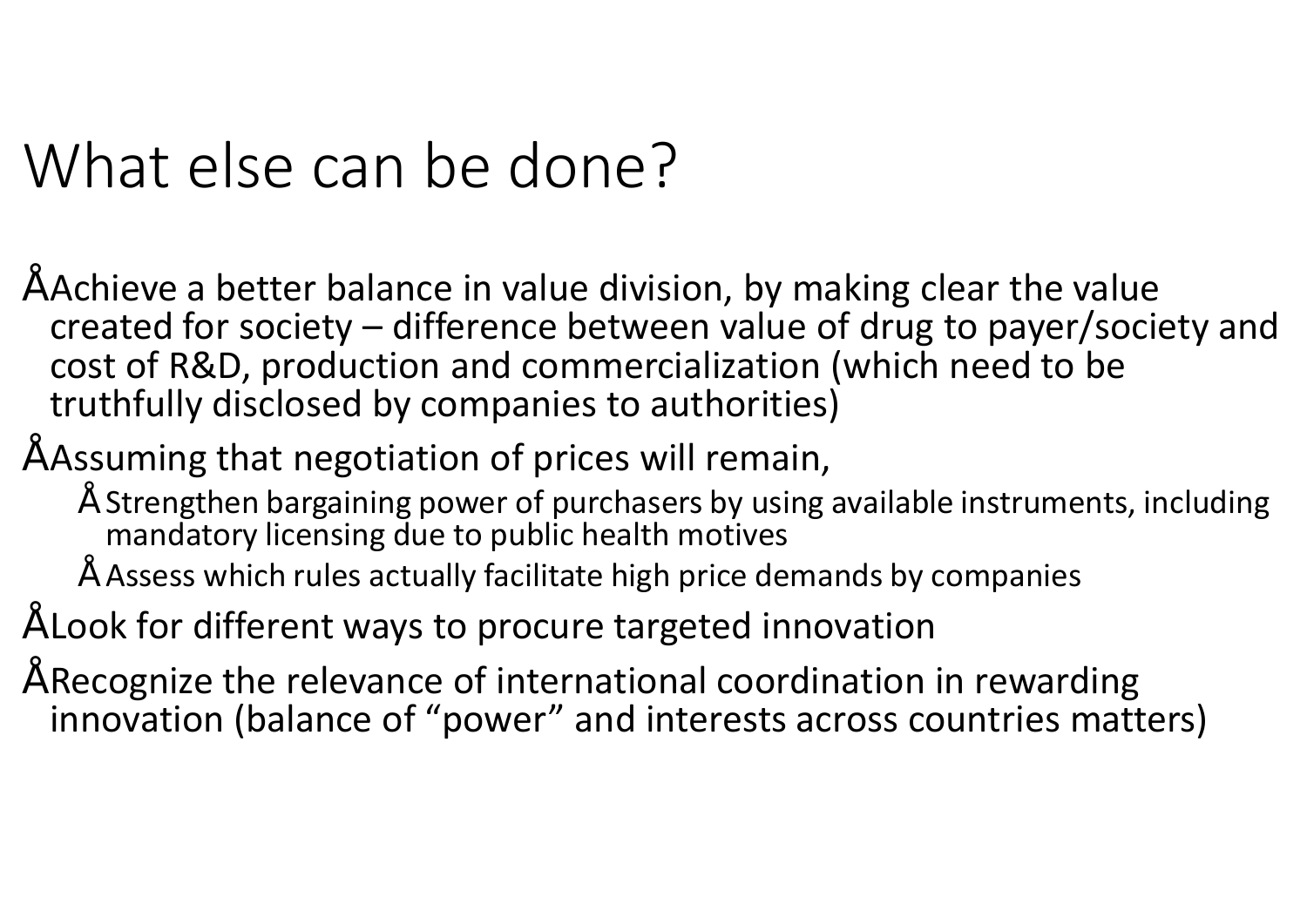# What's next?

#### • No single and simple solution is likely to emerge

- A variety of options should be considered from the available menu
- $\tilde{ }$  Both targeted and "organic" innovation are relevant  $-$  their different characteristics will demand different instruments
- Country / health systems coordination is quite important
- Health care payers need to assess their options to gain bargaining power without hurting innovation incentives
- Changes in institutional frameworks and practice need to account for all reactions by all economic agents involved, and needs to go beyond "value-based pricing", "risk sharing" agreements, etc.